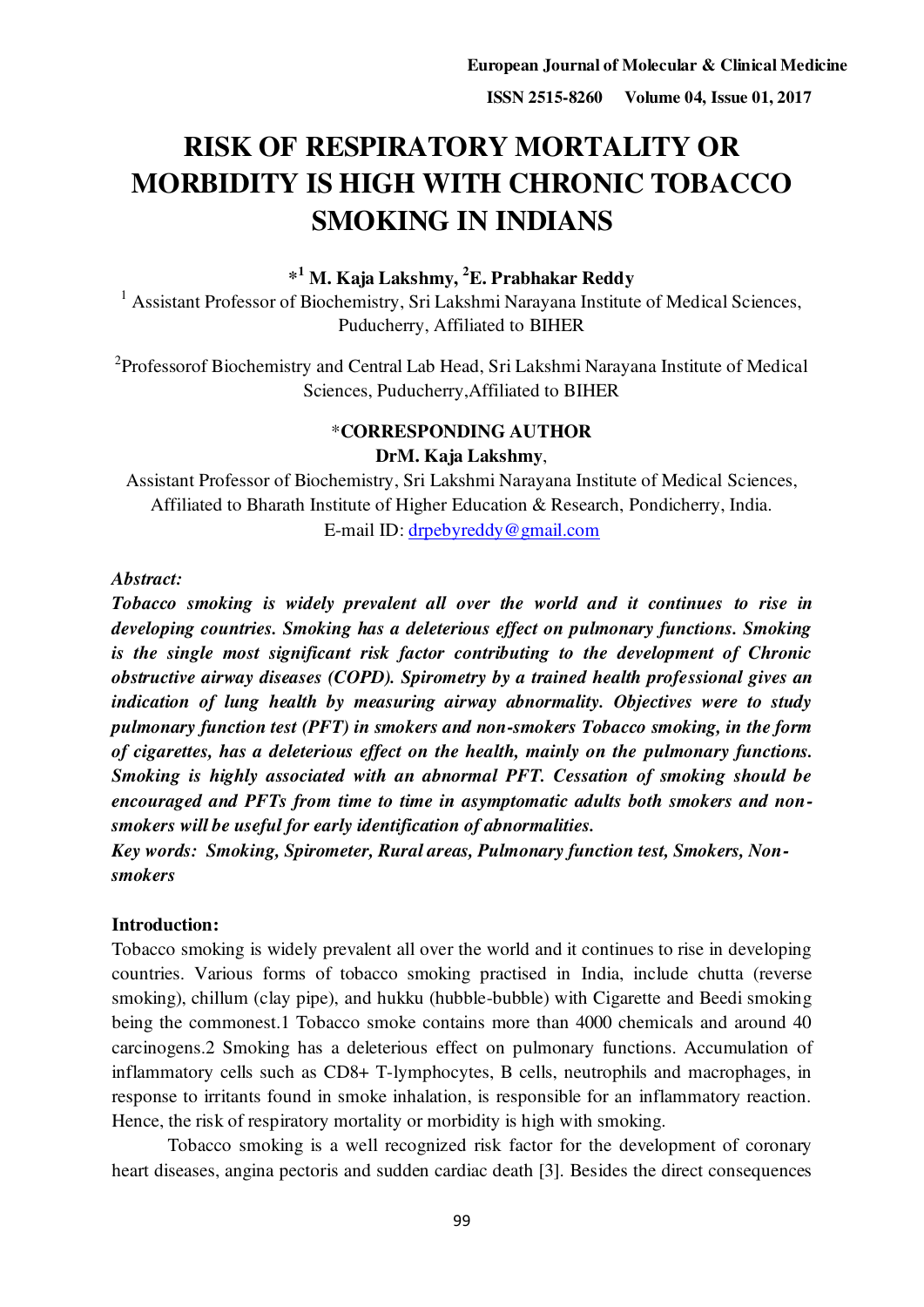#### **ISSN 2515-8260 Volume 04, Issue 01, 2017**

of smoking on smokers,passive smoking by non-smokers who are exposed to tobacco smoke also has shown an increased risk of respiratory and cardio vascular problems in children [4].There is approximately a 50 % increase in the smoking rates in the low-income countries [5]. In India, smoking is a common habit in both the urban and rural areas in the form of cigarettes, beedies, pipes, cigar, hookah, etc [6].

 Cigarette smoking has an extensive effect on the respiratory function and it has been clearly implicated in the aetiology of respiratory diseases like chronic bronchitis, emphysema, and bronchial carcinoma [7]. After the inhalation of cigarette smoke, nicotine is quickly distributed to the brain and it can affect the central nervous system instantaneously [8]. Nicotine affects the cardiovascular system first by stimulating and then paralyzing all the automatic ganglia and so, at first, there is cardiac slowing, followed by the acceleration of the heart rate [9]. Beedi smoke may be more injurious because beedi contains an unrefined form of tobacco as compared to that in the cigarettes [10]. Tobacco smoke contains 4000 chemicals out of which 60 are known carcinogens which can lead to lung cancer. The known chemical constitutes of tobacco smoke include Acetone,Ammonia, Arsenic, Butane, Cadmium, Carbon monoxide,Hydrogen Cyanide, Methane, Toluene, Naphthalene and Vinyl chloride. The smoke of cigarettes is acidic (PH 5.3) and nicotine is relatively ionized and insoluble in the lipids. Only a desired amount of nicotine is absorbed if it is taken in to the lungs where there is an enormous surface area for lower lipid solubility. Cigarette smokers therefore, have a high rate of death due to lung cancer [11].

## **Material and Methods:**

The present study was conducted in Department of Medicine, Sri Lakshmi Narayana Institute of Medical science,Pondicherry. The present study consistsof total 90 subjects between the age group 18-65 years who arefurther subdivided into two groups:

## **Group-B :**23 subject comprised smokers group as cases.**Selection criteria:**

The random sample of 43 smokers and 43 non-smokers selectedfulfilled the following criteria.

## **Non-smokers :**

According to definition non-smoker is a person who does not smoketobacco. The person under study was not dwelling in the homewhere their spouse or other family members were smokers ofhookah, cigarette, cigar or bidi. In other words they were not passivesmokers. A passive smoker refers to exposure to tobaccoconsumption products from smoking of others.

## **Cigarette smokers :**

They are persons who are engaged in the inhalation and exhalationof fumes of burning tobacco in cigarettes. By defnition, cigarettesmokers are the person who inhale, exhale and burn or carry anylightened cigarette. Every smoker must have been smoked at least 5 cigarettes a day.

# **INCLUSION CRITERIA:**

Informed consent from the subject,Subjects in the age range between 18-65 years,Nonsmokers from population of Rourkela, Smokers with present or past history of 12 years of smoking.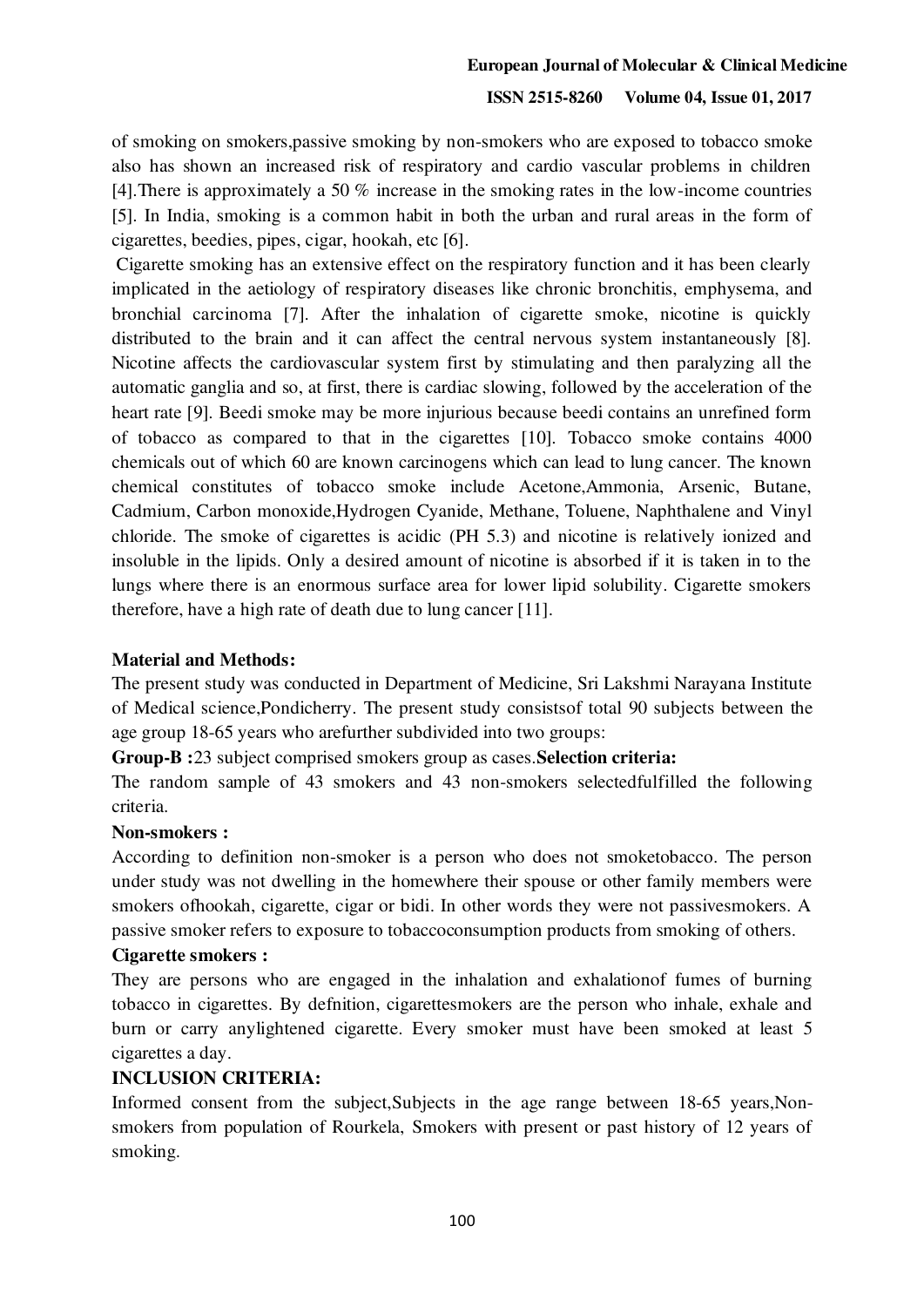**ISSN 2515-8260 Volume 04, Issue 01, 2017**

## **EXCLUSION CRITERIA:**

Those subject who did not give consent,Recent myocardial infarction less than one month old, Asthma and COPD subjects, Chronic infections such as tuberculosis or other infections oflungs,Subjects with respiratory symptoms such as cough,ŸHemoptysis of unknown origin (forced expiratory maneuvermay aggravate the underlying condition),Pneumothorax, Thoracic, abdominal, or cerebral aneurysms, Recent eye surgery (e.g., cataract), Presence of an acute disease process that might interfere with test performance (e.g., nausea, vomiting),  $\ddot{Y}$ Previous accidents or surgery involving thorax or abdomen, Subjects who were not able to give desired co-operation for thetest procedure.

The statistical analysis was done by SPSS-16, p<0.05 assignificant.

## **Results :**

This present study consists of 100 subjects in the age group of 18-65 years with 85nonsmokers and 85 smokers. The study observed decreased pulmonary functions in smoker population compared to the non-smoker population.

## **Discussion**

Pulmonary function testing is a routine procedure for the assessment and monitoring of respiratory diseases.Spiromeric values vary according to age, height, sex, and body size.3,4 Most of the studies regarding the effect of obesity on pulmonary function tests have been conducted in males, in the age group of 5 to 16 years or they have been carried out in the elderly age groups [10-11].

 The spirometry is a valuable tool to identify these subjects. Studies showed higherincidence of asthma in smokers due to sensitivity to specific airborne agents and possibly due to overall high IgE level in[12] smokers. The study by Vaidya et.al, showed a lower pulmonaryfunction parameters in smokers as compared to nonsmokers, whilein exsmokers, the PFT values were better than in smokers but less[13] than nonsmokers. FEV1 was significantly lower than nonsmokers,but not much lower than ex- smokers. The FEF25-  $75\%$  was alsosigni $\Box$ cantly reduced in smokers but FVC showed no significant difference. While in the study by Mohammad et al. showed lowerPFT values in smokers in comparison to nonsmokers except MEF25% (FEF25%) the relationships between quantities of smoking [14] were not significant. Smokers are not only the cause of healthproblems for themselves, but also by producing environmentaltobacco smoke, they impose dangers for others. Environmentaltobacco smoke constitutes a common problem in many countries.

Further observed that although the number of alveoli per unit volume and area was identical in boys and girls, the total number of alveoli was larger in boys than girls resulting in larger lung volumes in boys. As a result of larger lung volume but proportionately smaller conducting airways at similar stature, boys are expected to have lower FEV1/FVC % at every age compared to girls of similar stature. Another variable which females consistently failed to exceed was PEFR. As PEFR is the most effort dependent pulmonary function, the difference may reflect gender differences in effort rather than in the function. However, more studies are required to explain the gender differences in the lung function. Studies have found that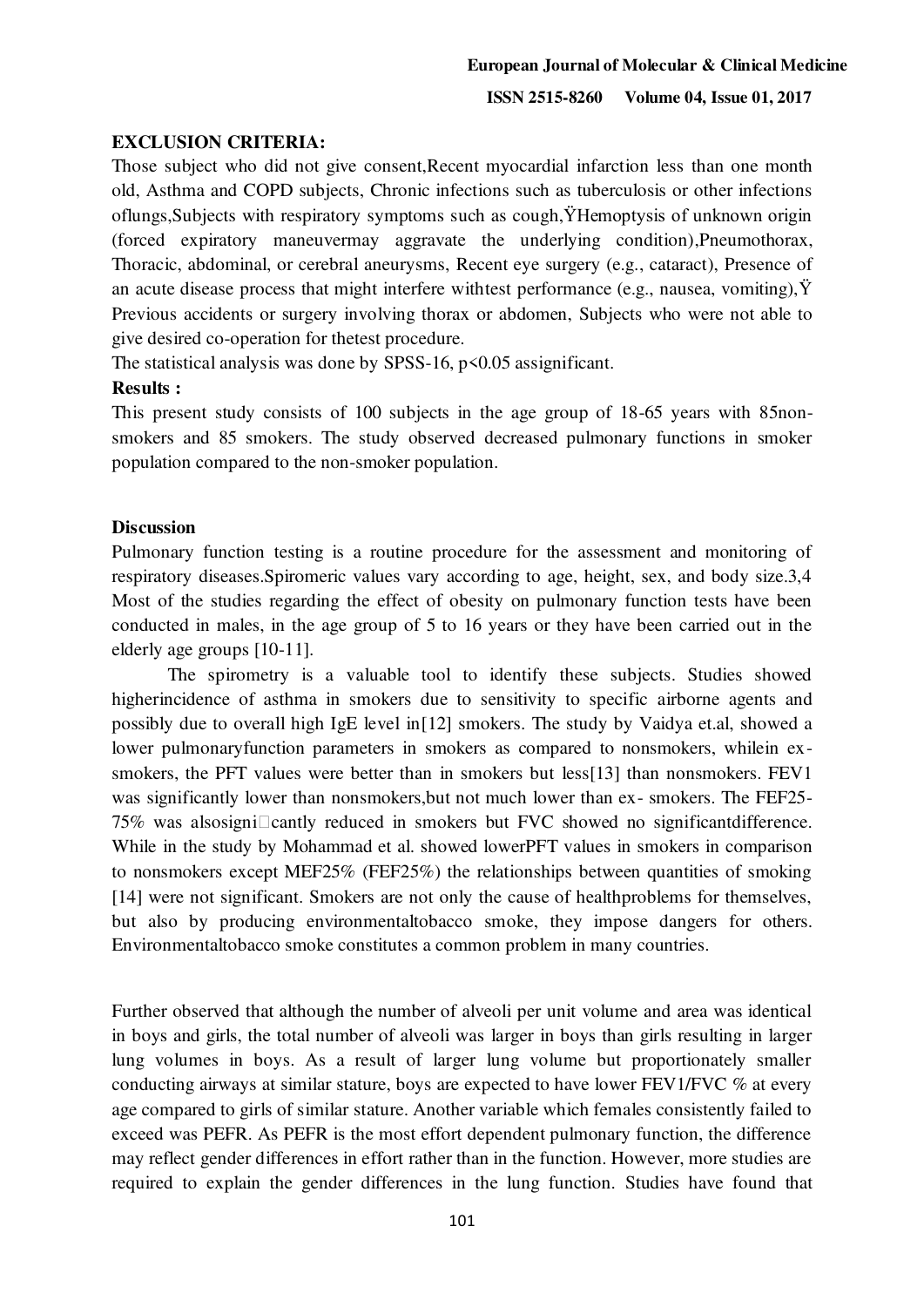#### **ISSN 2515-8260 Volume 04, Issue 01, 2017**

measures of body weight and fat were inversely related to the spirometric variables. Adiposity, especially of chest and abdomen was considered to restrict the normal movements of chest and diaphragm).[15] Age was found to be necessary independent variable for all spirometric parameters.

 Today, passive smoking, or Environmental Tobacco Smoke (ETS)exposure, is an important health concern worldwide. The study byPadmavathy K.M. at Chennai, India, showed signi $\Box$ cantly reducedFEV1, PEFR and FEF25-75% in beedi smokers than cigarette smokers [16]. The 'p' value was less than 0.001. Our study was similar tothe various studies done previously in Indian as well as Foreignstudies and revealed that a detailed pulmonary functionassessment is required in Rourkela where prevalence of smoking ishigher.

#### **Conclusion:**

Tobacco smoking in any form, bidi or cigarette or both,has significantly deleterious effects on the pulmonaryfunctions. In this rural study area, bidi smoking wasmost common. Almost all the pulmonary functionparameters were significantly reduced in smokers and obstructive pulmonary impairment was commonest.Most cigarette smokers usually smoked non-filtercigarettes since they are cheap and easily available inrural areas.Also, most smokers belonged to rural background andwere of low socio-economic status.A smoker was considered as "deep inhaler" if he drewin the cigarette/bidi with prolonged inspiration, andexhaled through mouth or nose, otherwise he wasconsidered as "puffers". In the present study all thesmokers were deep inhalers .To evaluate dose and duration response relationship,quantification of tobacco smoking was performed bycalculating smoking index for smokers.The smokers were classified into light, moderate andheavy smokers as per the criteria of smoking index.Lung function changes from adolescence to old age but it's differing in males and females. BMI was not significantly associated with the most of spirometric values. In order to generalize these reference values, a larger study following the ATS criteria is needed. As the demographic and anthropometric characters change with the passage of time, a larger study following the criteria set by ATS is required for this purpose. Finally it may be concluded that smoking causes definitepulmonary function impairments specially the obstructivetype.

 In this study in a rural area, cigarette smoking was found to lead tothe reduction of almost all the pulmonary function parameters andobstructive impairment was the commonest finding.Hence, the risk of respiratory mortality or morbidity is high withchronic tobacco smoking.

#### **Reference:**

1. Chhabra SK, Rajpal S, Gupta R. Patterns of smoking in Delhi and comparison of chronic respiratory morbidity among beedi and cigarette smokers. Indian J Chest Dis Allied Sci. 2001;43:19-26.

2. Kumar R, Prakash S, Kushwah AS, Vijayan VK. Breath carbon monoxide concentration in cigarette and bidi smokers in India. Indian J Chest Dis Allied Sci. 2010;52:19-24.